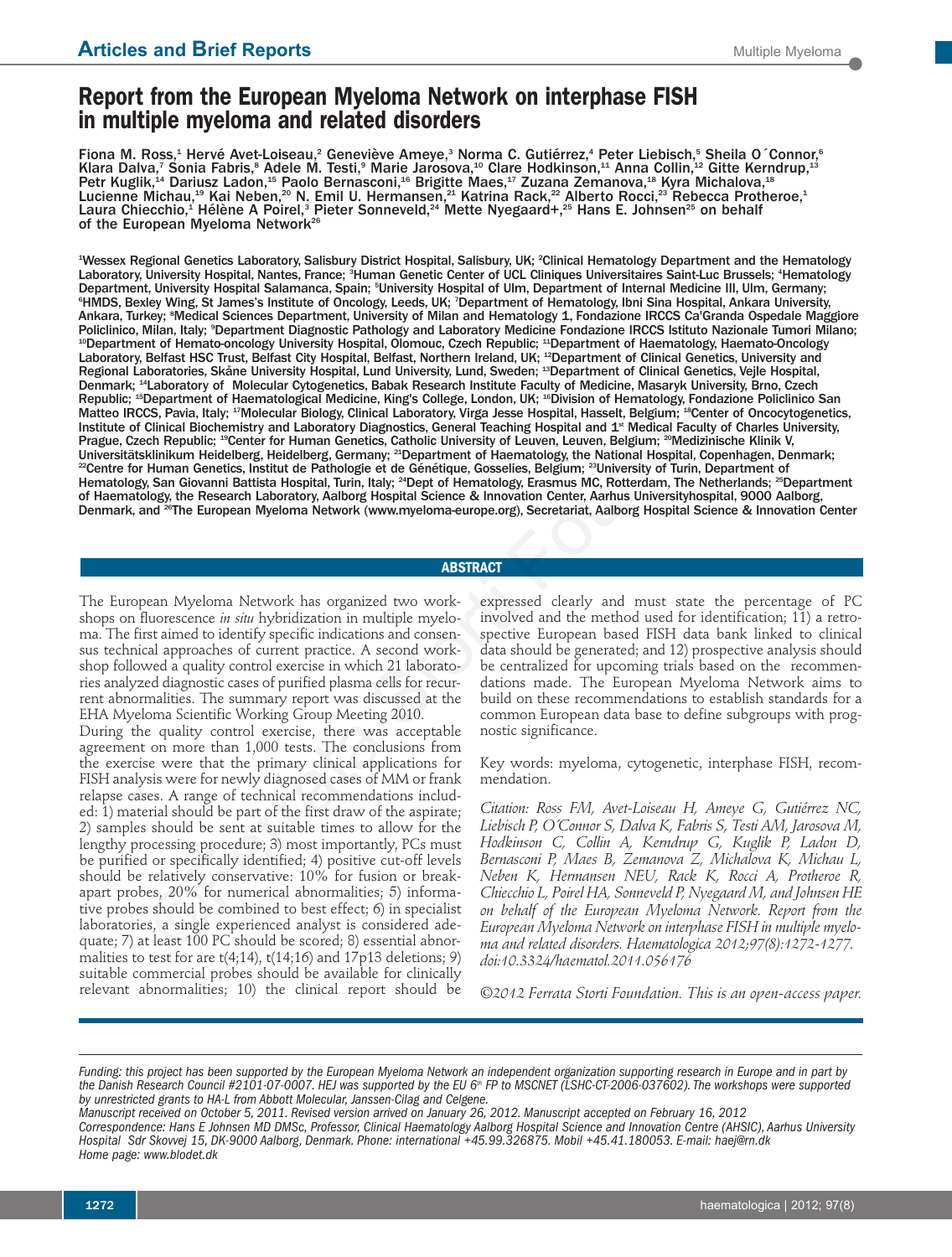### **Introduction**

Multiple myeloma (MM) is an orphan disorder of endstage plasma cells with acquired genetic abnormalities of clinical importance not captured by conventional cytogenetic analysis.<sup>1</sup>

The acquired genetic evolution progresses through a stepwise transformation process initiated in half of the cases by a reciprocal translocation involving the *IGH* gene (14q32). Translocations involving this region show an array of promiscuous target genes including *cyclin D1*, *D3*, *FGFR3/MMSET*, *MAF*, and *MAFB*. 2-9 In addition, secondary translocations have been observed in 50% during disease progression.<sup>2,3,10-13</sup>

The introduction of high-dose therapy and a range of new promising agents have changed the prognosis and extended the therapeutic possibilities. In parallel, the use of molecular cytogenetic techniques has led to the identification of recurrent genetic abnormalities with major prognostic impact and predictive information. $14-18$ However, the fact that the malignant clone in MM differs from other hematologic malignancies due to a high fraction of low proliferating malignant PC and multiple marrow infiltrates has been a challenge for standardization of cytogenetic analysis. Comparative genomic hybridization studies have confirmed that nearly all myelomas have karyotypic changes and interphase fluorescence *in situ* hybridization (FISH) has emerged as the most useful current cytogenetic assessment. $18,19$  However, the identification or selection of the malignant cells by morphology, immunophenotyping or through sorting of PC is required before FISH probes can give reliable results. Therefore, the European Myeloma Network (EMN) sponsored two technical workshops attempting to identify specific indications and to resolve outstanding technical issues and develop consensus approaches for interphase FISH analysis based on current practice. isometric the interesting material and the particle was good general agreements, the interesting interesting interesting interesting interesting in the content of the particle of the proposition of high-dose the<br>angle the

This report combines the practical guidelines derived from consensus views and group data analysis performed at these workshops. Final recommendations for which FISH tests must be carried out are those of the IMWG as these are considered the most up to date data,  $18,19$ although chromosome 1 probes are also strongly recommended.<sup>20,21</sup>

### *Co-ordinating strategy and the quality control exercise*

The first workshop in London, organized by Fiona Ross, involved 31 European laboratories each of which had returned a questionnaire on local analysis methodology. Reports focused on clinician needs (Brian Durie), the advantages and disadvantages of PC purification (Hervé Avet-Loiseau), the advantages and disadvantages of simultaneous immunostaining (Johannes Drach), identification of PC by morphology in FISH preparations (Sheila O'Connor) and finally a presentation of the questionnaire results (Fiona Ross). The rest of the meeting was devoted to the drawing up of recommendations.

### *Quality control results*

Twenty-one laboratories took part in the quality control (QC) exercise. Hervé Avet-Loiseau shipped purified plasma cells from 10 diagnostic cases and asked the laboratories to test for  $t(4;14)$ ,  $t(11;14)$ ,  $t(14;16)$ ,  $del(13)(q14)$  and del(17)(p13), provided that they had the requisite probes. The QC exercise, therefore, only tested probe scoring abil-

With 6 tests and 21 laboratories there was a theoretical total of 1,260 tests in the exercise. However, 3 laboratories did not have the t(14;16) probe and a number of other tests were not attempted, probably due to a perceived shortage of material by those who normally used identification rather than purification and so were not used to handling extremely small numbers of cells. Therefore, 1,173 tests were actually undertaken (Tables 1 and 2). Although there was good general agreement, the results emphasized the difficulties of myeloma FISH. Twentyone tests failed. There were 15 false negative results: 3 missed the major abnormalities of IGH break-apart, t(4;14) and t(11;14), plus one 17p deletion was only recorded as being below the conservative cut-off level, and 11 numerical abnormalities were not recorded in fusion probe tests. Eleven false positive results were reported, even using the conservative cut-off levels (1 del(13q), 3 del(17p), 3 *IGH* break-apart, 1 t(4;14), and 3 cases with *CCND1* gains). In addition, 3 *IGH* simple deletions were reported as rearrangements.

As well as these incorrect results, there was a considerable range in both the proportion of abnormal cells reported in abnormal cases (up to 66% difference) and in the exact signal patterns for fusion and break-apart probes. Most of the problems were shared out between 16 of the 21 laboratories rather than any one laboratory performing consistently poorly. One laboratory consistently recorded

#### Table 1. Summary of analysis of shipped samples.

| <b>Laboratory</b><br>ID | <b>Tests</b><br>attempted <sup>§</sup> | <b>Tests</b><br>failed | <b>Tests</b><br>wrong | N. cases<br>in lowest 3 abnormal<br>cell % |
|-------------------------|----------------------------------------|------------------------|-----------------------|--------------------------------------------|
| A                       | 60                                     | $\boldsymbol{0}$       | $1 + 1*$              | 13                                         |
| $\mathbf{B}$            | 41                                     | $\overline{0}$         | 1                     | $\mathbf{1}$                               |
| $\mathcal{C}$           | 60                                     | $\boldsymbol{0}$       | $\boldsymbol{0}$      | $\overline{4}$                             |
| $\mathbf{D}$            | 60                                     | $\boldsymbol{0}$       | $\overline{0}$        | $\overline{3}$                             |
| E                       | 60                                     | $\mathbf{1}$           | $\theta$              | $\overline{4}$                             |
| $\mathbf F$             | 60                                     | 1                      | $\boldsymbol{0}$      | $\boldsymbol{0}$                           |
| G                       | 60                                     | $\boldsymbol{0}$       | $\boldsymbol{0}$      | $\boldsymbol{0}$                           |
| H                       | 60                                     | $\mathbf{1}$           | $\overline{0}$        | $\boldsymbol{0}$                           |
| I                       | 41                                     | $\boldsymbol{0}$       | $\overline{3}$        | $\mathbf{1}$                               |
| $\bf J$                 | 60                                     | $\boldsymbol{0}$       | $\mathbf{1}$          | 1                                          |
| $\rm K$                 | 60                                     | $\boldsymbol{0}$       | $\overline{2}$        | $\mathbf{1}$                               |
| $\Gamma$                | 59                                     | $\mathbf{1}$           | $5\,$                 | $\overline{4}$                             |
| $\mathbf M$             | 42                                     | $\boldsymbol{0}$       | $\overline{2}$        | $\boldsymbol{0}$                           |
| $\mathbf N$             | 60                                     | $\mathbf{1}$           | $\overline{0}$        | $\overline{0}$                             |
| $\overline{O}$          | 60                                     | $\boldsymbol{0}$       | $\boldsymbol{0}$      | $\boldsymbol{0}$                           |
| $\, {\bf P}$            | 54                                     | $\overline{4}$         | $\mathbf{1}$          | $\mathbf{1}$                               |
| $\mathbf Q$             | 60                                     | $\boldsymbol{0}$       | $\overline{2}$        | $\overline{3}$                             |
| $\mathsf R$             | 50                                     | $\overline{2}$         | $\mathbf{1}$          | $\overline{4}$                             |
| S                       | 43                                     | $\overline{3}$         | $\mathbf{1}$          | $\boldsymbol{6}$                           |
| T                       | 60                                     | 11                     | $2 + 1*$              | $\overline{4}$                             |
| U                       | 60                                     | $\boldsymbol{0}$       | $\overline{5}$        | $\mathbf{1}$                               |
| Total                   |                                        |                        |                       |                                            |

*§ Test of 10 purified PC cases for 6 probes. 1\* indicates 14q32 possible variant pattern*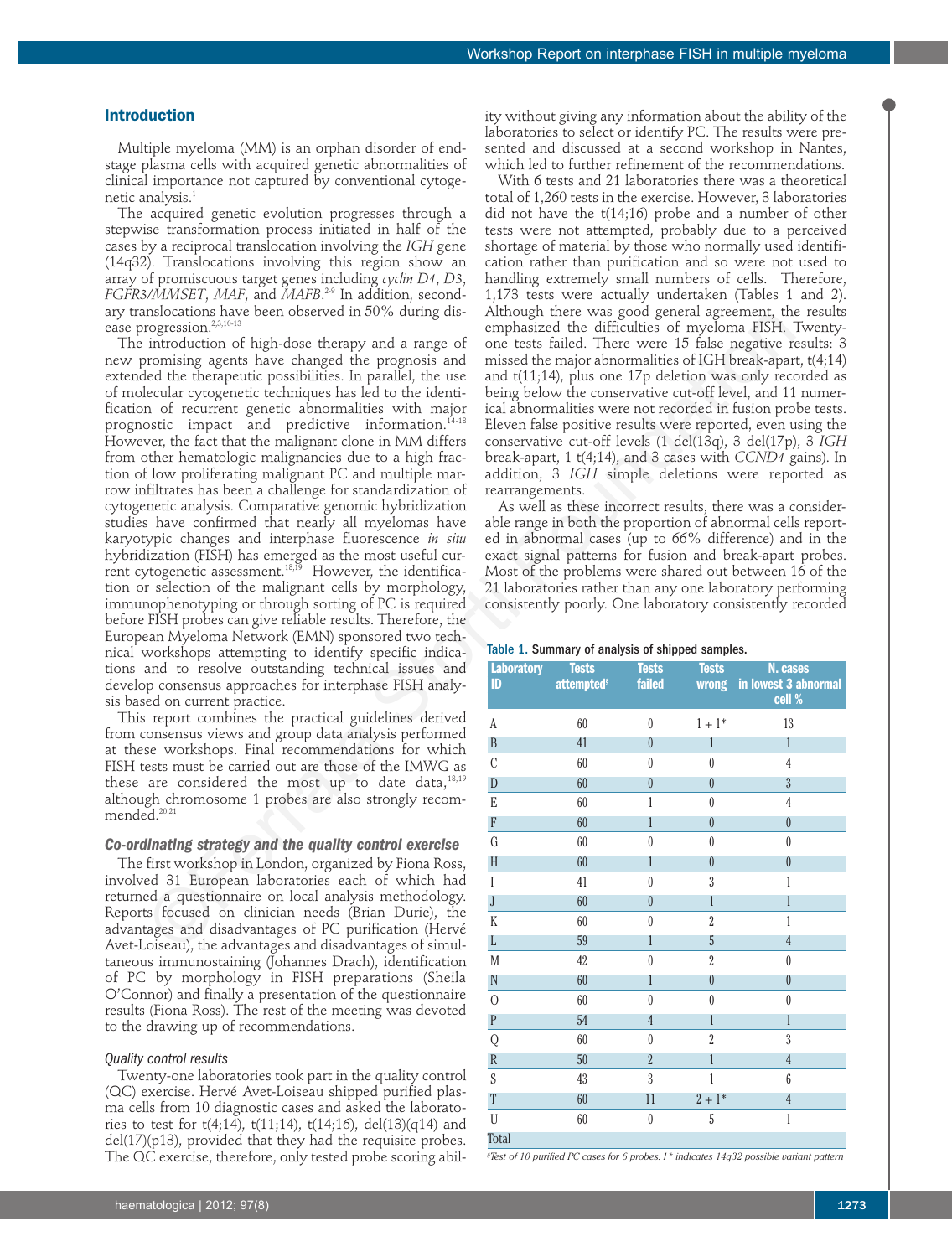| <b>Recurrent</b><br><b>abnormality</b>                                                                                                                                                                                                                                                                                                                                                                                                                | <b>Successful<sup>§</sup></b> | <b>Failed</b>  | $ND/R^*$       | <b>Abnormal</b><br>cases (tests)                                                                                                                                                                                                                                                                                                                                                | <b>Median</b><br>% abn cells               | <b>Range</b>                                                                      | <b>Comments</b>                                                                                                                                                                                                                                                                                                                                                                                                                                                                                                                                                                                                      |
|-------------------------------------------------------------------------------------------------------------------------------------------------------------------------------------------------------------------------------------------------------------------------------------------------------------------------------------------------------------------------------------------------------------------------------------------------------|-------------------------------|----------------|----------------|---------------------------------------------------------------------------------------------------------------------------------------------------------------------------------------------------------------------------------------------------------------------------------------------------------------------------------------------------------------------------------|--------------------------------------------|-----------------------------------------------------------------------------------|----------------------------------------------------------------------------------------------------------------------------------------------------------------------------------------------------------------------------------------------------------------------------------------------------------------------------------------------------------------------------------------------------------------------------------------------------------------------------------------------------------------------------------------------------------------------------------------------------------------------|
| 13q14                                                                                                                                                                                                                                                                                                                                                                                                                                                 | 205                           | 4              | $\mathbf{1}$   | 5(105)                                                                                                                                                                                                                                                                                                                                                                          | 93<br>$93\,$<br>95<br>94<br>94             | $76 - 100$<br>79-100<br>82-100<br>$75 - 100$<br>$76 - 100$                        | Abn cases: 1 test failed, all other tests<br>reported as abn. Normal cases: 1 test reported<br>as abn $(55%$ cells).                                                                                                                                                                                                                                                                                                                                                                                                                                                                                                 |
| cl7p13                                                                                                                                                                                                                                                                                                                                                                                                                                                | 207                           | 3              | $\pmb{0}$      | 2(42)                                                                                                                                                                                                                                                                                                                                                                           | 38<br>92                                   | 17-80<br>69-95                                                                    | Abn cases: 1 test below 20% cut-off level. All<br>others reported as abn. Normal cases: 3 tests<br>reported as abn (28, 34 & 38% cells).                                                                                                                                                                                                                                                                                                                                                                                                                                                                             |
| 14q32ba                                                                                                                                                                                                                                                                                                                                                                                                                                               | 184                           | 6              | 20             | 7(129)                                                                                                                                                                                                                                                                                                                                                                          | 92<br>89<br>$92\,$<br>84<br>88<br>76<br>95 | $40 - 100$<br>47-100<br>$40 - 100$<br>34-100<br>$45 - 100$<br>46-91<br>$72 - 100$ | Abn cases: 7 tests failed, 1 reported as normal,<br>3 incorrect pattern (indicating rearrangement<br>rather than simple deletion). Variation in exact<br>signal pattern.<br>Normal cases: 3 tests reported as abn, with<br>2 more as variant/abn.                                                                                                                                                                                                                                                                                                                                                                    |
| 4;14                                                                                                                                                                                                                                                                                                                                                                                                                                                  | 204                           | $\overline{2}$ | $\overline{4}$ | 3(61)                                                                                                                                                                                                                                                                                                                                                                           | 91<br>94<br>$82\,$                         | $62 - 100$<br>$70-100$<br>$57 - 100**$                                            | Abn cases: 1 test failed, 1 reported as normal.<br>Variation in number of fusion signals.<br>Normal cases: 1 test reported as 100% abn.                                                                                                                                                                                                                                                                                                                                                                                                                                                                              |
| 11;14                                                                                                                                                                                                                                                                                                                                                                                                                                                 | 202                           | 4              | 4              | 5(99)<br>$2t(11;14)$ plus<br>3 gain CCND1                                                                                                                                                                                                                                                                                                                                       | 89<br>90<br>82<br>86<br>89                 | $35 - 100**$<br>64-100<br>$40 - 100$<br>$50 - 100**$<br>$63 - 98**$               | Abn cases: 2 tests failed. 1 t(11;14) & 7 CCND1<br>gain reported as normal. Large variation in<br>number of fusion signals reported.<br>Normal cases: 3 tests reported as abnormal<br>(1 gain of <i>CCND1</i> in 45%, 2 unspecified pattern<br>in 65 & 71%)                                                                                                                                                                                                                                                                                                                                                          |
| 14;16                                                                                                                                                                                                                                                                                                                                                                                                                                                 | 171                           | $\overline{2}$ | 37             | 2(31)<br>1 loss, 1 gain MAF                                                                                                                                                                                                                                                                                                                                                     | 90<br>$79\,$                               | $63-100**$<br>$30 - 100**$                                                        | Abn cases: 2 loss and 2 gain cases reported as<br>normal. No normal cases were reported as<br>abnormal.                                                                                                                                                                                                                                                                                                                                                                                                                                                                                                              |
|                                                                                                                                                                                                                                                                                                                                                                                                                                                       |                               |                |                | low numbers of affected cells in the abnormal cases but<br>this did not translate into a high false negative rate. It is<br>notable that at the time of the QC exercise, several of the<br>laboratories had only recently started performing MM<br>FISH. It is to be hoped that greater familiarity with proce-<br>dures and QC exercises will result in greater consistency in |                                            |                                                                                   | Abn: abnormal; *ND/R = not done or not recorded; **excluding case(s) scored as normal; *results from 21 laboratories and 10 cases means 210 possible results for each of the 6 probes.<br>Myelome (IFM), LLR UK Myeloma Forum Cytogenetic<br>Database and the Nordic Myeloma Study Group (NMSG)<br>indicate that the FISH technique cannot be performed<br>directly as in other hematologic malignancies. The plasma<br>cells need to be selected, either by flow cytometry or<br>immunomagnetic-bead based PC sorting or by the con-<br>comitant labeling of the cytoplasmic immunoglobulin                         |
| abnormality levels and fewer incorrect results.<br><b>EMN consensus for FISH assays in monoclonal</b><br>gammopathies<br>Discussions of the key issues for FISH on BM samples at<br>diagnosis are summarized with identification of consen-<br>sus approaches where available. Unless otherwise stated,<br>the methods refer to the characterization of PC in bone<br>marrow samples.<br>Diagnostic material, handling and plasma cell identification |                               |                |                |                                                                                                                                                                                                                                                                                                                                                                                 |                                            |                                                                                   | light chain, allowing unambiguous identification. More<br>recently, image analysis systems allowing morphological<br>assessment of plasma cells and FISH scoring only in those<br>cells designated as PC have become available. All of these<br>methods give good results and the choice should be left to<br>individual laboratories. However, cell sorting provides a<br>pure PC population that enables further analyses to be per-<br>formed by, for example, global gene expression, copy<br>number analyses and methylation. A significant fraction<br>of samples will have too few PCs to allow such analyses |

Table 2. Summary of results by probe.

# *EMN consensus for FISH assays in monoclonal gammopathies*

### *Diagnostic material, handling and plasma cell identification*

Accurate quantitation of the plasma cell burden in bone marrow is essential for the correct diagnosis of plasma cell disorders. This is usually assessed from morphological examination of stained bone marrow aspirate smears or trephine sections. There are some discrepancies with other techniques as the marrow samples taken for morphological review are often the highest quality 'first-pull' marrow aspirate samples while those sent for laboratory investigations are often secondary aspirate samples with a higher degree of peripheral blood contamination.

The commonly low median proportion of plasma cells, ranging from 1-20%, within the bone marrow aspirates experienced by the InterGroupe Francophone du

Myelome (IFM), LLR UK Myeloma Forum Cytogenetic Database and the Nordic Myeloma Study Group (NMSG) indicate that the FISH technique cannot be performed directly as in other hematologic malignancies. The plasma cells need to be selected, either by flow cytometry or immunomagnetic-bead based PC sorting or by the concomitant labeling of the cytoplasmic immunoglobulin light chain, allowing unambiguous identification. More recently, image analysis systems allowing morphological assessment of plasma cells and FISH scoring only in those cells designated as PC have become available. All of these methods give good results and the choice should be left to individual laboratories. However, cell sorting provides a pure PC population that enables further analyses to be performed by, for example, global gene expression, copy number analyses and methylation. A significant fraction of samples will have too few PCs to allow such analyses to be made and will censor some patients in subsequent clinical evaluation. A small proportion will be too poor to yield enough purified cells even for FISH analysis, so it is advisable to have alternative methods available where comprehensive results are essential.

Although laboratories involved in providing the FISH analysis for clinical trials will make every effort to 'rescue' poor samples, it is strongly recommended that referring clinicians should also maximize the chances of adequate results being obtained. This means that the material sent must be part of the first draw of the aspirate or the needle must be repositioned for further aspiration, rather than continuing to withdraw marrow blood from the puncture.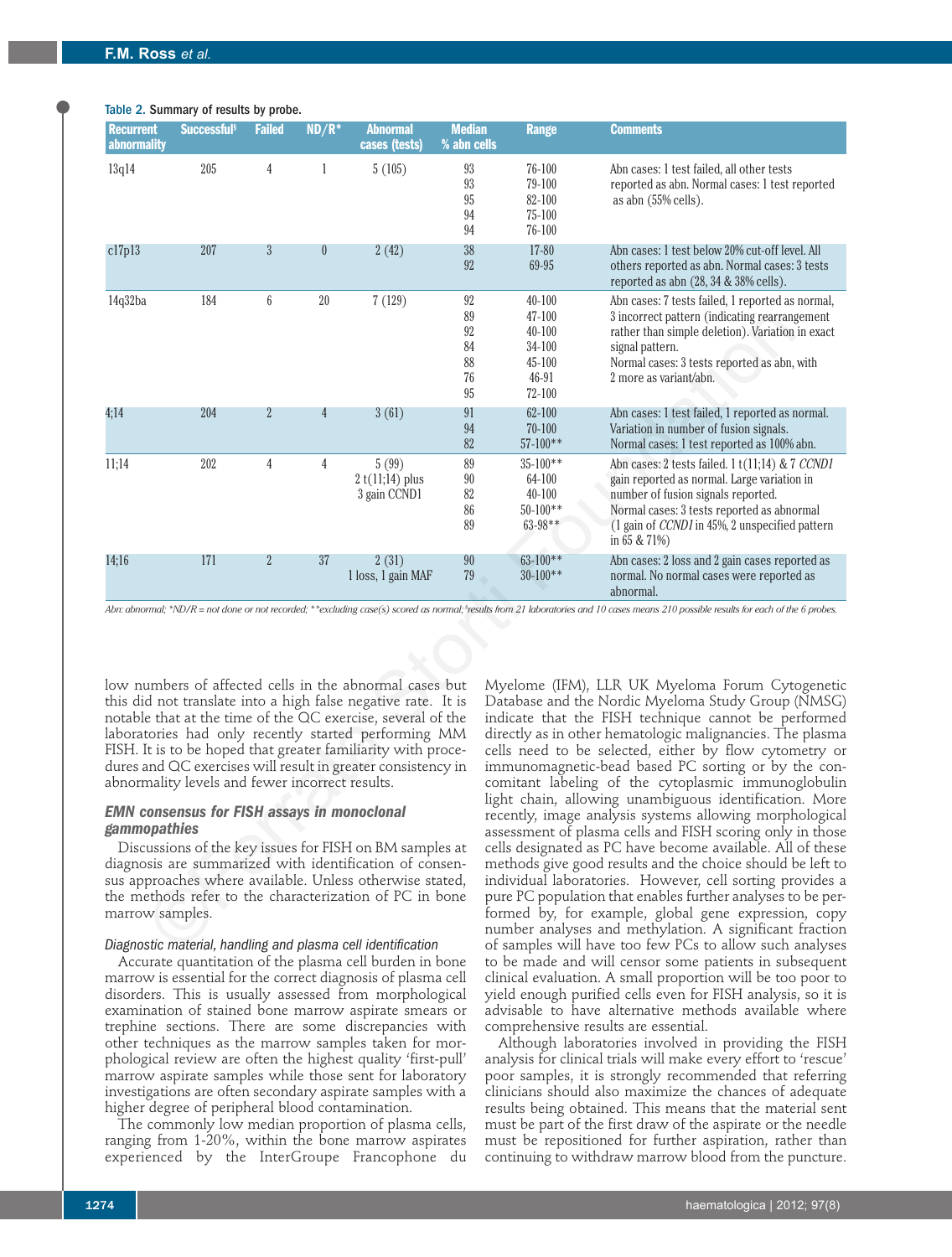All methods require immediate processing of samples when received by the laboratory, which should be with minimum delay. They are also all time consuming so that referring clinicians must take into account how the sample is to be transported (ideally arriving the next morning) and not to arrive after midday on Fridays, or at weekends for obvious reasons.

Given the problems with obtaining good specimens from diagnostic and relapse myeloma samples, it was agreed that FISH in plasma cell disorders with very low level marrow infiltration, such as MGUS, AL amyloidosis and myeloma disease monitoring should remain firmly a research activity. In fact, there is already evidence that some abnormalities have a different prognosis when the patient relapses; the workshops did not discuss whether probe selection should change at relapse.

# *Material and identification consensus*

• Sample quality is a key factor and it is essential to use a 'first-pull' or repositioned aspirate sample for FISH and other molecular studies to reduce sampling artefact.

• Timing of samples should take into consideration processing which is time-consuming.

• Morphological assessment of plasma cell percentage is necessary for concordance with the current diagnostic criteria and is helpful in providing a global assessment of the sample. The morphological assessment of the bone marrow smears cannot be used to decide whether or not to purify the sample for FISH; this must be made on the part sent for analysis.

• Purification or identification of PC is essential but the method used should be decided by each laboratory from their own expertise and requirements in accordance with the EMN based technical recommendations.

• Cytogenetic analysis by FISH is reproducible with care and sufficient expertise and may provide reliable information predicting outcome in myeloma. However, further studies are required before it is routinely used to make treatment decisions outside the context of a clinical trial. The evidence is good enough to suggest that clinical trials ought to incorporate diagnostic FISH analysis in order to interpret outcomes correctly. Routine analysis should be confined to diagnostic or relapse myeloma samples, with earlier stage disease and myeloma disease monitoring remaining, for the present, a subject for research only.

#### *Probe selection*

It was the experience that all 13q probes give similar results and there was no justification for recommending any particular probe or set of probes.

Everyone had experience with the *IGH* break-apart probe. Its main benefit is to determine whether there is significant loss of the der(14) but this was not felt to be sufficiently important to insist on the use of this probe in the light of the significant problems that it poses for the interpretation of results. Although everyone was satisfied with the various dual fusion probes used, there were significant variations between laboratories in the proportion of single and dual fusions reported in the positive t(4;14) and t(11;14) results on the quality assessment exercise. These differences were not simply due to using probes from different manufacturers.

Most laboratories using 1q probes had developed them in-house. Where laboratories had used more than one probe, the results confirmed that the majority of abnormalities are gain of the whole arm but several different probes showed discordant amplification in a few cases. The Cytocell Aquarius CDKN2C/CKS1B probe is, therefore, a suitable commercial probe for chromosome 1.

Many laboratories were using the Vysis 5/9/15 combination to estimate ploidy but no-one took a strong position on this. Subsequent work has suggested that 5q, rather than 5p, may be important for prognosis, therefore laboratories investigating ploidy may wish to reconsider their choice of probe sets.

The objections to using two 'deletion' probes to control for each other expressed at the first workshop were withdrawn at the second workshop and, in fact, use of a 13q probe with a 17p probe was recommended as a sensible way to maximize the small amounts of material involved.

Most laboratories were using Vysis probes that meant that we could not make any useful comments about choice of probe manufacturer.

The determination of cut-off levels was the most controversial issue. At the first workshop, there was an agreement of 10% for fusions and 20% for numerical abnormalities on the basis of plasma cell controls run by the few groups able to obtain such material. At the second workshop, there was less agreement; a few laboratories prefered to use their own in-house established mean +3 standard deviation, (SD) from normal bone marrow controls and report anything above this as abnormal. The significant variation in reporting levels seen on the QC exercise would appear to support the argument for conservative cut-off levels, as does the frequent need to use two probes which may be abnormal to control for each other due to the shortage of material. It should also be noted that in purified or selected populations, diagnostic myeloma samples are expected to show essentially all cells with the primary abnormality. In each work in the second work is a determinible same above at the second with second which use the store is a determinible show a determinible store is a determinible store is a determinible store is a selection found d

However, other suggested prognostic markers are clearly secondary changes and may only be present in subpopulations. Hervé Avet-Loiseau reported that the IFM group used a 30% cut off for del(13) and 50% for del17p on the basis of their own previous results. It was agreed that EMN should take the initiative by running survival curves on data and varying cut-off levels to establish whether the size of the clone is important.

Discussion about the number of cells to analyze was primarily concerned with suboptimal samples. It was agreed that, wherever possible, 100 cells should be scored, but there was disagreement about the minimum number of cells that could be reported. Where high purity/identified PC were being used, 50 cells should be adequate to report a normal result for a primary abnormality in a diagnostic situation, but for potential secondary changes the report should be qualified. In some situations, a uniformly abnormal result on as few as 10 cells could be reported, but the uncertainty due to the low number should be clearly stated.

#### *Probe selection consensus*

• Abnormalities to test for are:  $t(4;14)(p16;q32)$ , t(14;16)(q32;q23) and 17p13 deletions. The recent availability of a 1p/1q commercial probe means that these areas should also be tested. An extended panel may include testing for  $t(11;14)(q13;q32)$ ,  $t(14;20)$ , ploidy status, and chromosome 12 and 13 abnormalities. In the context of clinical validation trials, attempts should be made to test for more than just the 3 essential probes.

• Positive cut-off levels should be relatively conservative.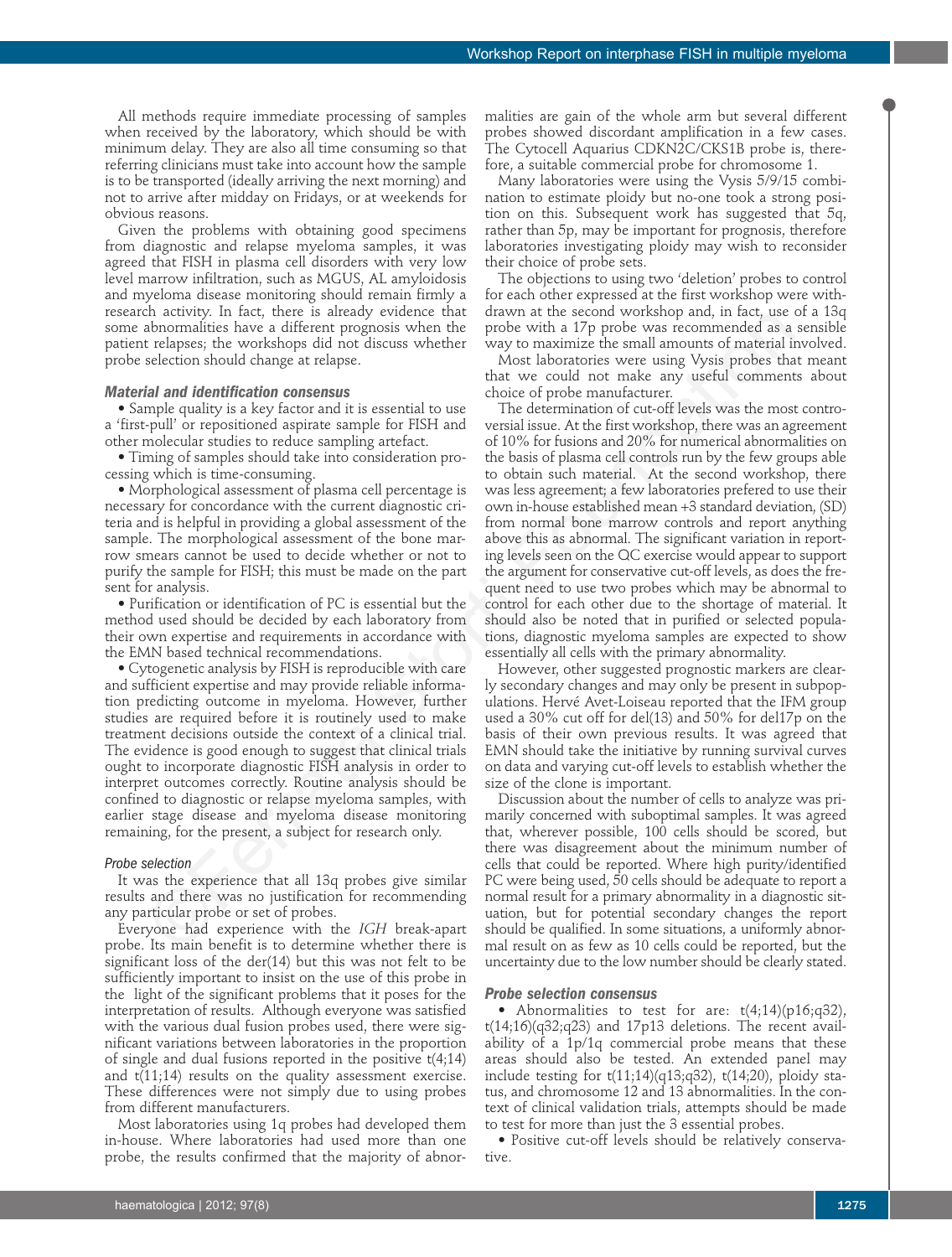• A single experienced analyst is considered adequate to examine the majority of cases but all those with low-level positive results or a low level of selected PC should be checked by a second analyst. At least 2 analysts should be used when laboratories first start performing FISH analysis.

• In general, 100 PC should be scored.

#### *Clinical reporting and use of results*

Each national or regional myeloma group has its own data registration system that is activated during clinical trials. There is no current standard minimal data set, thus inter-study comparability is hampered. One objective for EMN has been to construct a minimal set of clinical data to be collected from clinical trials available from different sources. This data set will be used to investigate correlations between results from laboratory investigations, clinical disease characteristics and results of therapeutic intervention.

In the absence of uniform reporting systems, the report to clinicians must be expressed clearly. Use of full FISH ISCN is likely to complicate the report and make it more difficult for clinicians to understand and, therefore, this is not recommended. The report should include the method used for PC identification, the probes used, the number of cells scored for each abnormality, and the percentage of abnormal cells.

# *Clinical reporting consensus*

• Reports should be clearly expressed and include the method used for PC identification, the probes used, and the number and percentage of cells scored for each abnormality.

•A full set of EMN case report forms (CRF) should be defined with a minimal set of data that is required to describe the state of disease, relevant characteristics of diagnosis and clinical course, treatment effects and outcome, and include demographic data of late effects.

•A European based FISH data bank linked to clinical data should be generated from the recommendations given in this report.

•Central laboratories have to perform the analysis in common clinical trials.

### *Clinical validation trials*

In general, the implementation of new tests into clinical practice suffers from the lack of a formalized stepwise system to evaluate their role and accelerate implementation from the laboratory bench to the clinic. New diagnostic, prognostic and predictive assays will have to pass different stages before they are successfully validated. Similarly to therapeutic trials, four different phases (*phases 1-4*) are necessary for clinical validation of laboratory data and techniques. In *phase 1*, the technique is established in the laboratory and analyzed for specificity, sensitivity, reproducibility and accuracy. *Phase 2* documents the likely clinical influence in single centers analyzing retrospective data. *Phase 3* prepares convincing single center prospective evaluation evolving into the most important *phase 4*, a multi center prospective evaluation based upon important clinical end points. Ideally, *phases 2* and *3* document the usefulness of an assay convincing one or more centers to participate in a prospective *phase 4* validation trial. However, no *phase 4* studies have yet been performed. Similar development of evidence based recommendations for good clinical practice will benefit from streamlined strategies and form the basis for trials focusing on improving health care.

#### *Clinical validation trials consensus*

• Participation in prospective *phase 4* validation trials is recommended.

•Slides should be prepared for central analysis to reduce technical and interlaboratory variations.

# **Conclusion**

Since its introduction, fluorescence *in situ* hybridization (FISH) analysis has revolutionized genetic analysis and enabled a more precise determination of the presence and frequency of genetic abnormalities. In particular, it is indispensable in myeloma where metaphase cytogenetics has proved problematic given the largely quiescent cells.

FISH probes have been used extensively in myeloma to detect non-random abnormalities in interphase nuclei and the true incidence of chromosome abnormalities has been proven to be much higher than that detected by conventional chromosomal analysis. The availability of a comprehensive line of commercial probes for rapid identification of critical genetic aberrations has contributed to the widespread use of this technique. This has started to identify high-risk populations in myeloma that can be targeted for aggressive therapy; however, more work is needed before this goal is achieved. and their associates of the minimizarion (and the set of the set of the set of the set of the set of the set of the set of the set of the set of the set of the set of the set of the set of the set of the set of the set of

Wherever possible, testing should carried out for t(4;14)(p16;q32), t(14;16)(q32;q23), 17p13 deletions, 1q gains (and 1p deletions in patients suitable for autograft). An extended panel may include testing for  $t(11;14)$ (q13;q32), t(14;20)(q32;q12), ploidy status, and chromosome 12 and 13 abnormalities. In the context of clinical validation trials, attempts should be made to test for the entire first group of abnormalities.

For a proper understanding of the pathogenesis of plasma cell dyscrasias, it should be realized that the most benefit will come from coordinating and integrating the present and future activities in the various countries.

This document provides some specific recommendations for performing FISH in myeloma and related disorders. The European Myeloma Network aims to build on these initial workshops to provide further education, define standard approaches for specific protocols and establish a common European database, with the aim of defining the emerging molecular genetic subgroups with prognostic and predictive significance.

### **Authorship and Disclosures**

*The information provided by the authors about contributions from persons listed as authors and in acknowledgments is available with the full text of this paper at www.haematologica.org.*

*Financial and other disclosures provided by the authors using the ICMJE (www.icmje.org) Uniform Format for Disclosure of Competing Interests are also available at www.haematologica.org.*